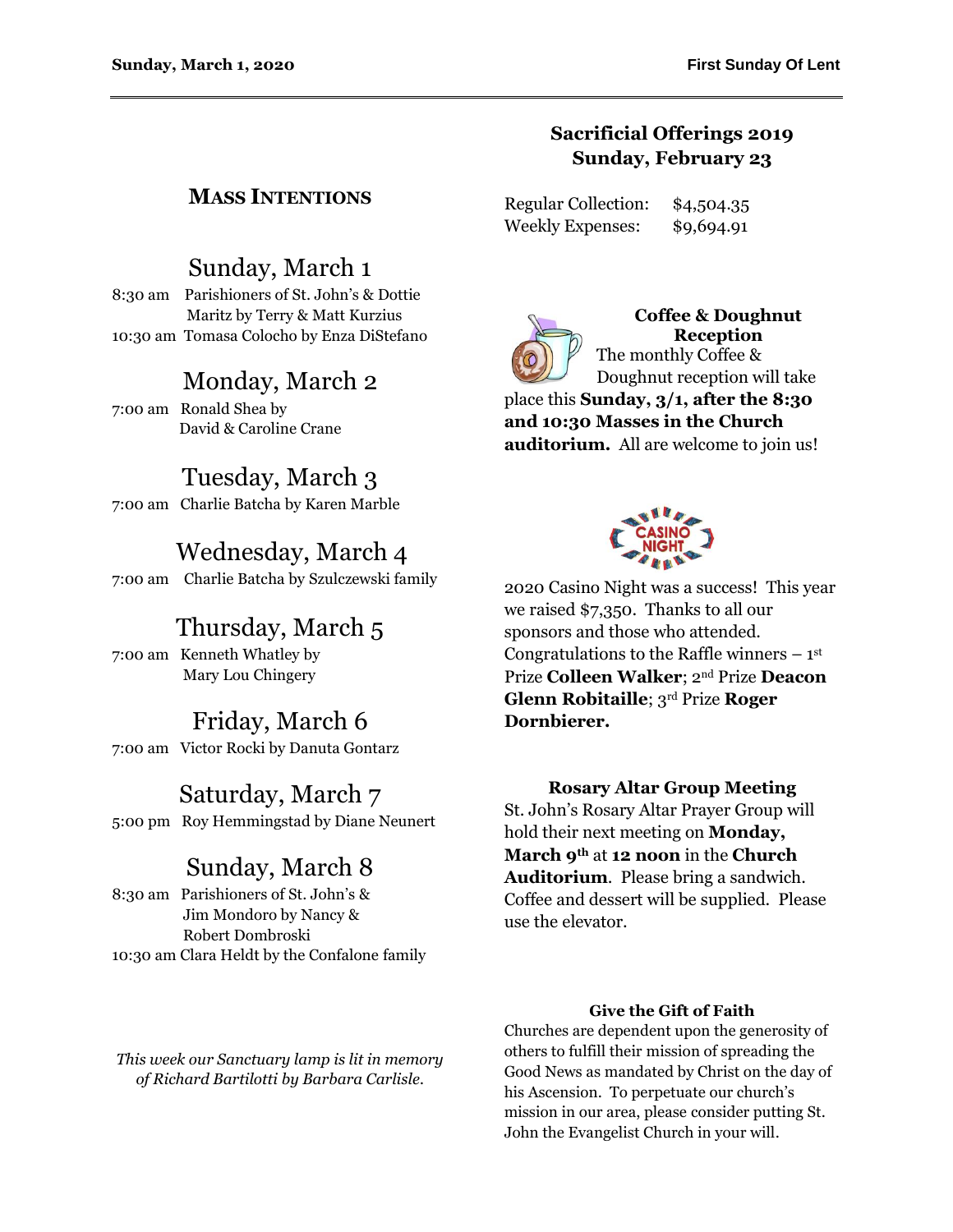### **Stewardship: A Way of Life**

*"It is written: The Lord, your God, shall you worship and him alone shall you serve." Matthew 4:10*

Tempted between the riches and power of this world and service to God, Jesus chose service to His Father. If we wish to truly follow Jesus, we, too, must decide to turn away from worldly power and riches and put God at the center of our lives. Lent is our time to prune ourselves of earthly things. Ask God how he is calling you to serve. We are thankful for the efforts of

Sue Kelly, Our Bulletin Editor



#### **Knights of Columbus Lenten Fish Fry** The Knights of Columbus

Friday Night Lenten Fish Frys are back! These are held each Friday night during Lent, **beginning Friday, February 28th**. We serve from **5:30- 7:30 pm**. For those who don't enjoy fish, we will be serving a meatless Italian dinner option. Also new this year, join us for 5 Friday dinners and get the 6th FREE! Take out meals are available, call 732-968-2544. Credit cards are accepted. Proceeds from our events help us support St. John's & Our Lady of Fatima Parishes as well as local charities. Thank you for your support of Knights of Columbus Council #2544.



### **Prayers for Our Service Members** Please pray for the following parishioners who

are currently serving in the Military:

**U.S. Navy Reserve Lt. Michael Bartilotti U.S. Army Pvt. Luke Harshaney U.S. Army Pvt. Raymond C. Pizzigoni U.S. Coast Guard Lt. Ed Sella U.S. Army Staff Sgt. Paul Frabizzio U.S. Marine Mer. Cpl. Thomas Tyler Lizak U.S. Army Pfc. Sean Parente U.S. Marine Pvt. Dante Parente U.S. Army 2nd Lt. Casey Wenzel U.S. Army Spec. 4 Timothy Francisco U.S. Marine LCpl. Stephen Wright U.S. Marine Pvt. José Citron U.S. Navy IT#2 Kenneth Millman III**

If there are any other military members you would like to be included in our prayers, please contact the Parish Office.

**Children's Liturgy of the Word** Children's Liturgy of the Word will be held during the 5:00 PM Mass on **Saturday, 3/7 and 3/22** and every Sunday during the 10:30 AM Mass. Following the Opening Prayer at Masses, all children PreK to 4th grade are invited to join our catechists to hear the Liturgy of the Word proclaimed in a child-friendly language.

**Catholic Daughters March Meeting** Court Regina Coeli #940 of the Catholic Daughters of the Americas will meet on **Wednesday, March 4** at **7:30 p.m.** in **St. John's Auditorium**. We are looking forward to many exciting activities. Come and see what we do. Dues are \$25.00. We look forward to women sharing more ways to help in the community and support those in need. For more information please contact Beth Willoughby at [bethlby72@verizon.net.](mailto:bethlby72@verizon.net)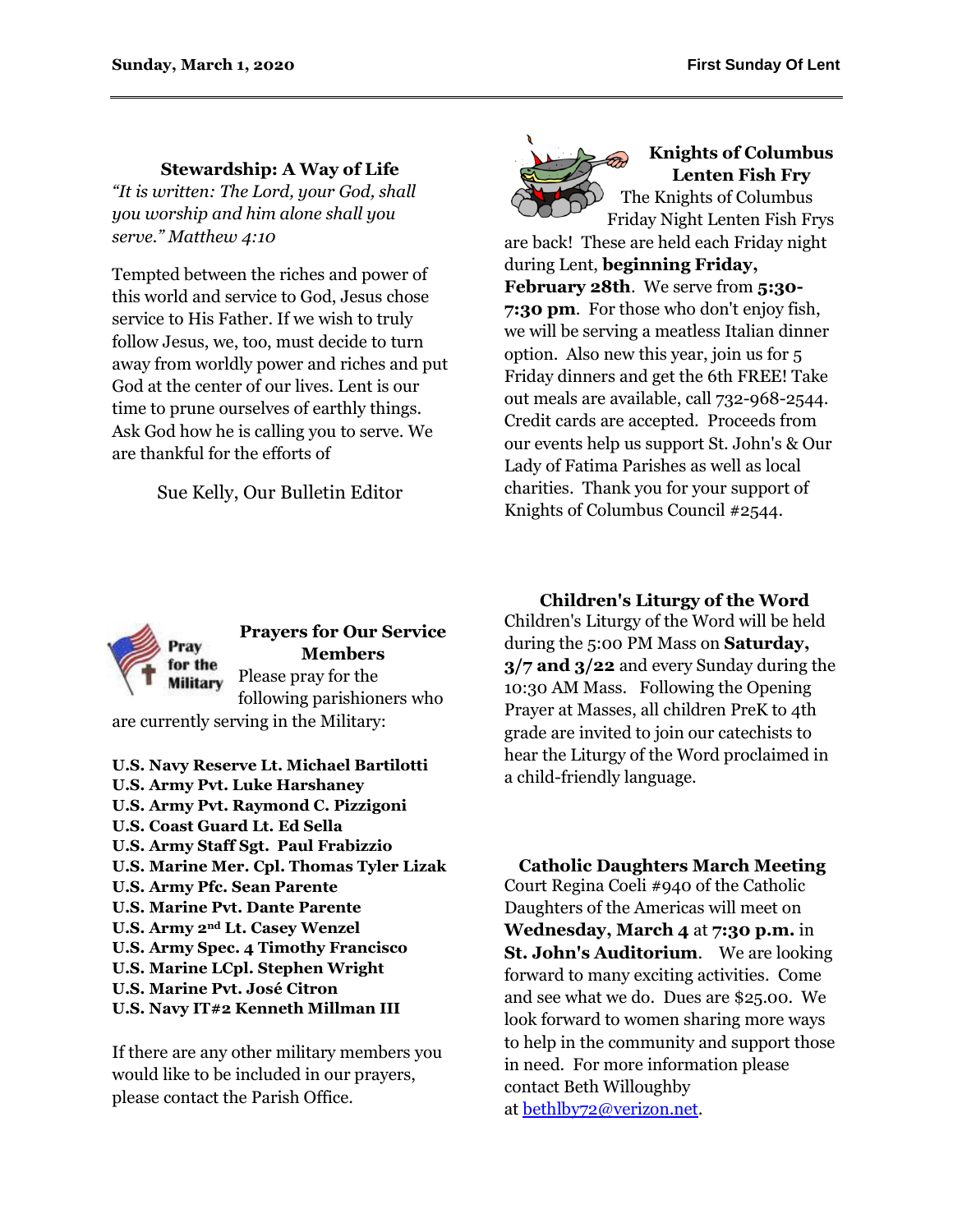### **Lenten Obligations**

- 1. The days of fast and abstinence are Ash Wednesday and Good Friday.
- 2. All other Fridays of Lent are days of abstinence.
- 3. The obligation of fast applies only to Catholics between the ages of 18 and 59. Fasting in the Catholic tradition means to limit oneself to one full meal and two smaller meals which together are not equal to a full meal, so as to experience hunger.
- 4. The obligation of abstinence applies to all Catholics who have reached the age of 14. Abstinence in the Catholic tradition means to abstain from meat.



**Scout Day of Recollection** A Scout Day of Recollection will be held on **Saturday, March 21st** from **11 a.m. to 2 p.m.** at **St. Philip & St. James Church, 430 So. Main St., Phillipsburg, NJ**. All Catholic Scouts are invited especially those working on their Ad Altare Dei & Pope Pius XII religious emblems. The day will include Prayer, Talks, Adoration, Confession and Mass. Lunch will be provided by Troop 50. To register, call St. Philip & St. James Parish, (908) 454-0112, ext. 3 by March 16.

#### **Public Charge Rule**

Starting February 24th, USCIS will consider several factors to determine whether an immigrant is likely to become a Public Charge and use Public Benefits. These factors are: Health; Age; Education and skills; Family size and sponsor income; Receipt/application for certain public benefits.

**WHO DOES IT APPLY TO:** Immigrants applying to become permanent residents (obtain a green card) through family petitions; Permanent Residents who leave the US for 180 days (6 Months) or more; Non-immigrants applying for a change of status; Applicants for immigrant and non-immigrant visas abroad. *\*The implementation date for this group has not yet been announced.\** 

#### **WHO DOES IT** *NOT* **APPLY TO:** U.S

Citizens; Permanent Residents (unless they have left the country for 6 Months or more); Persons applying for Green card *renewal*, DACA *renewal*, TPS, U or T Visas, Asylum or Refugee status, or VAWA; Persons applying for a green card based on T-visa, U-visa, Asylum or Refugee Status, VAWA.

**APPLICANTS WILL BE CONSIDERED A PUBLIC CHARGE IF THEY HAVE RECEIVED OR ARE MORE LIKELY THAN NOT TO RECEIVE THE FOLLOWING PUBLIC BENEFITS FOR MORE THAN 12 MONTHS WITHIN ANY 36 MONTH PERIOD:** Supplemental Social Security Income (SSI); Temporary Assistance to Needy Families (TANF); State or local general relief or general assistance; Institutionalization for long term care; Medicaid (non-emergency); Supplemental Nutrition and Assistance Program (SNAP or Food Stamps); Section 8 Housing Choice Voucher Program, Section 8 Project Based Rental Assistance and Public Housing.

**PLEASE NOTE: Receipt of public benefits solely on behalf of another person (for example your child) does not constitute receipt of public benefits. The Public Charge will only apply to applicants submitting applications on or after February 24th, 2020.**